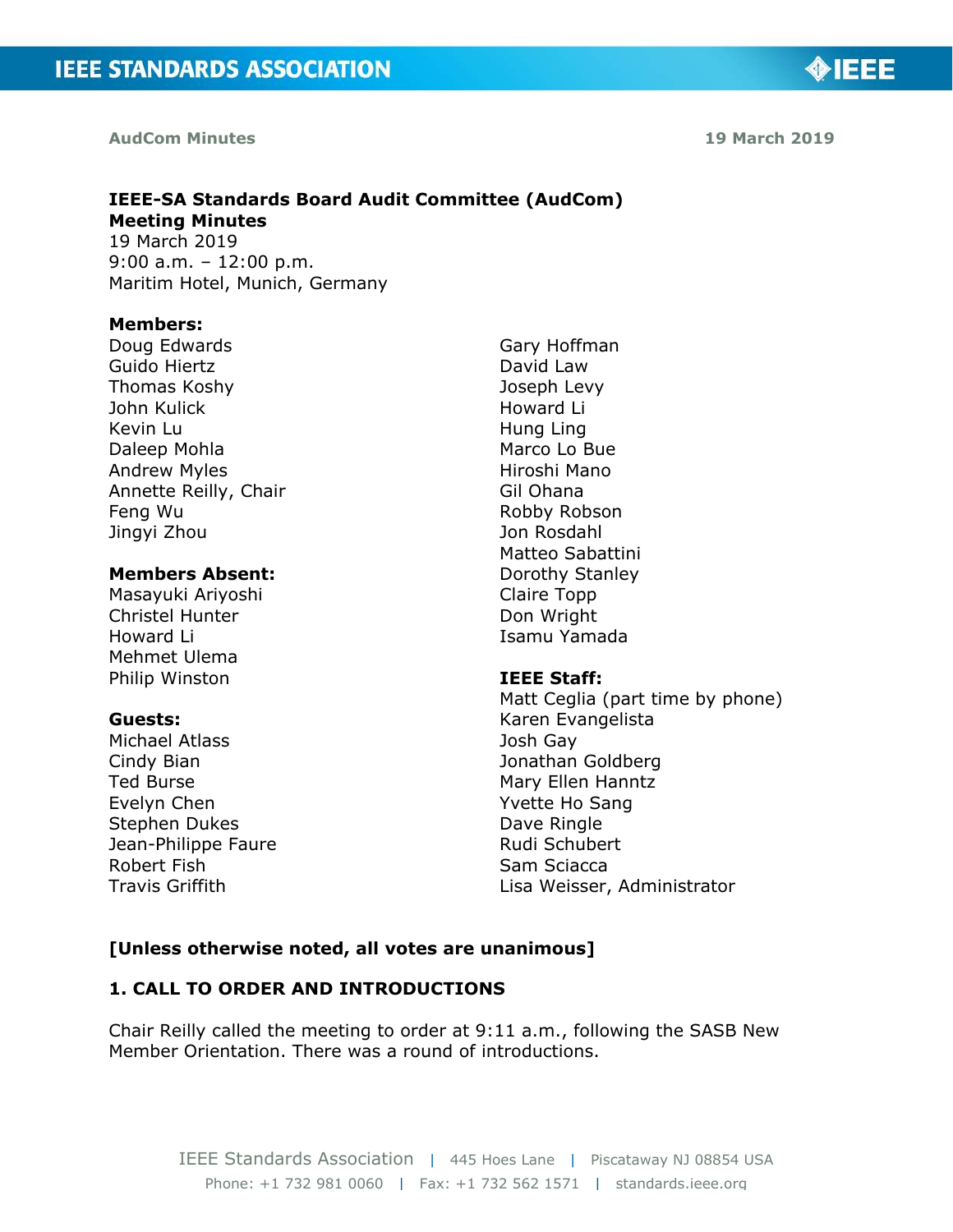# **2. REVIEW AND APPROVAL OF THE AGENDA**

Chair Reilly asked if there were any additions, deletions, or alterations to the published agenda. There were none.

**A motion was made to approve the 19 March 2019 AudCom meeting agenda. The motion was unanimously approved.**

## **3. APPROVAL OF MINUTES FROM THE 22 JANUARY 2019 AUDCOM MEETING**

**A motion was made to approve the minutes of the 22 January 2019 AudCom meeting. The motion was approved (8 approve, 1 abstain [Myles]).**

#### **4. P&P REVIEW**

#### **4.1 Status of Continuing Standards Committee P&P Review**

4.1.1 BOG/CAG - Phil Winston, Daleep Mohla

**Motion: To recommend acceptance of the BOG/CAG P&P. Upon vote, the motion passed. (Conditional; contingent upon staff fixing minor editorial issues.)**

#### *NB: The condition has been met.*

4.1.2 COM/SDB - Doug Edwards, Christel Hunter

There was a request by the Standards Committee to hold this review until the June AudCom meeting.

4.1.3 EDS/MEMS - Phil Winston, Mehmet Ulema

There are still open comments from the checklist that have not been addressed and the P&P will continue under review and move to the June 2019 AudCom agenda.

4.1.4 IAS/ICPS TBCC - Christel Hunter, Guido Hiertz

There are still open comments from the checklist that have not been addressed and the P&P will continue under review and move to the June 2019 AudCom agenda.

Related to this P&P review, there was a discussion about a reorganization of the structure of IAS during agenda item 6.1.

4.1.5 PE/T&D - Mehmet Ulema, Daleep Mohla

There are still open comments from the checklist that have not been addressed and the P&P will continue under review and move to the June 2019 AudCom agenda.

4.1.6 SASB/SCC14 - Phil Winston, Howard Li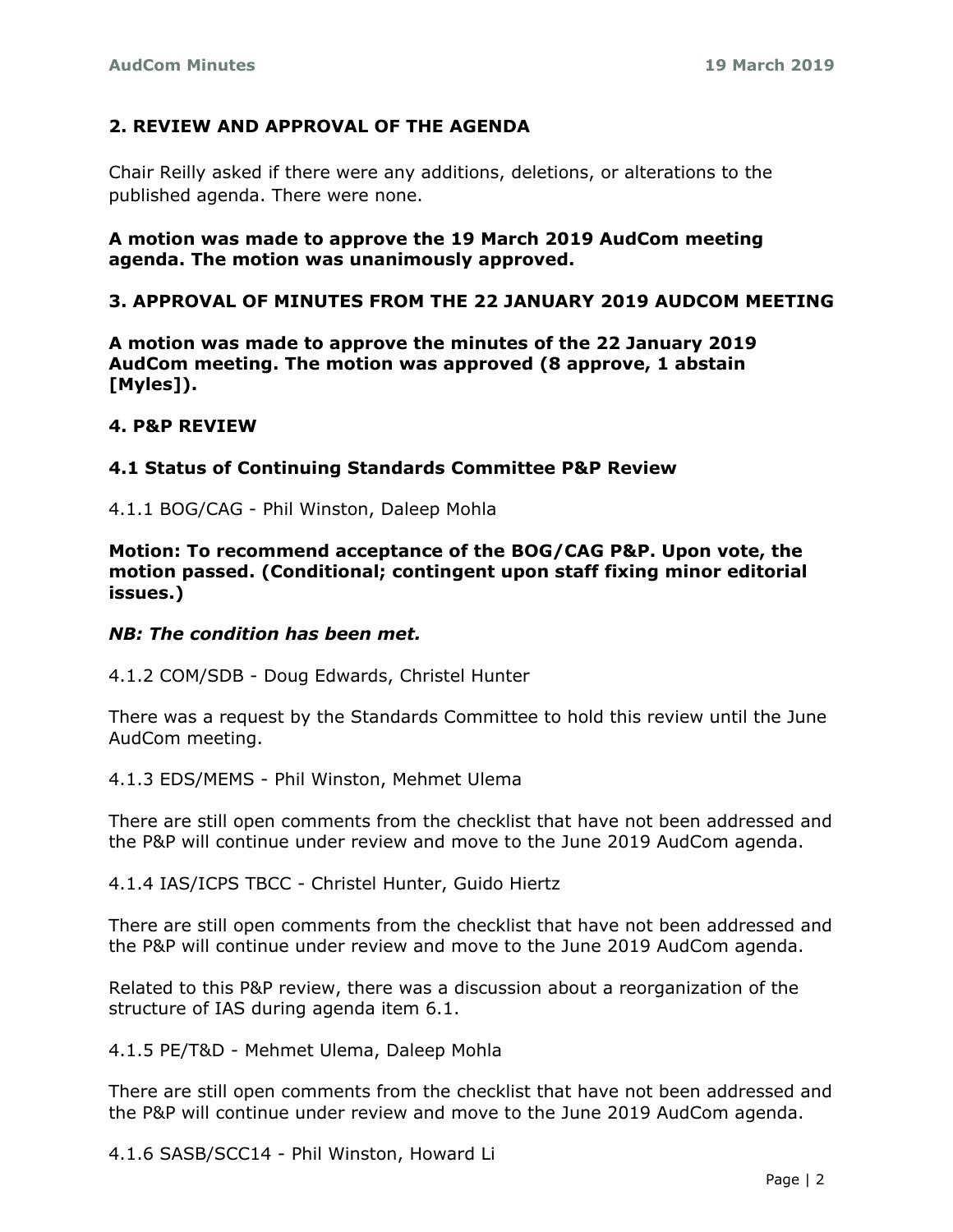## **Motion: To recommend acceptance of the SASB/SCC14 P&P. Upon vote, the motion passed (8 approve, 1 recuse [Edwards]).**

## **4.2 Status of New Standards Committee P&P Review**

4.2.1 C/LM - Received 15 March 2019

This P&P was received too close to the AudCom meeting to begin the review and it will move to the June 2019 AudCom agenda.

4.2.2 COM/DySPAN-SC - Chris Hunter, Howard Li

This P&P was received close to the AudCom meeting and with neither reviewer present at the meeting, the review will move to the June 2019 AudCom meeting.

4.2.3 DEI/SC - Thomas Koshy, John Kulick

This review generated a discussion about length of term for officers, as this was an outstanding comment on the review checklist. There was agreement that this could be addressed more clearly, potentially in the next AudCom baselines update.

## **AI: Lisa Weisser will add a comment to the AudCom baselines ad hoc comment spreadsheet about the possibility of adding information about term length in the baselines.**

**Motion: To recommend acceptance of the DEI/SC P&P. Upon vote, the motion passed (8 approve, 1 oppose [Myles]). (Conditional; contingent upon staff fixing minor editorial issues.)**

#### *NB: The condition has been met.*

4.2.4 PE/IC – Doug Edwards, Andrew Myles

There are still open comments from the checklist that have not been addressed and the P&P will continue under review and move to the June 2019 AudCom agenda.

## **4.3 Status of Continuing Working Group P&P Review**

4.3.1 C/SI/1516\_WG - (Common - all C/SI Individual Working Groups) - Daleep Mohla, Christel Hunter

There are still open comments from the checklist that have not been addressed and the P&P will continue under review and move to the June 2019 AudCom agenda.

4.3.2 PE/SWG/SASC-WG\_C37.121 - (Common - all PE/SWG Individual Working Groups) - Guido Hiertz, Daleep Mohla

There are still open comments from the checklist that have not been addressed and the P&P will continue under review and move to the June 2019 AudCom agenda.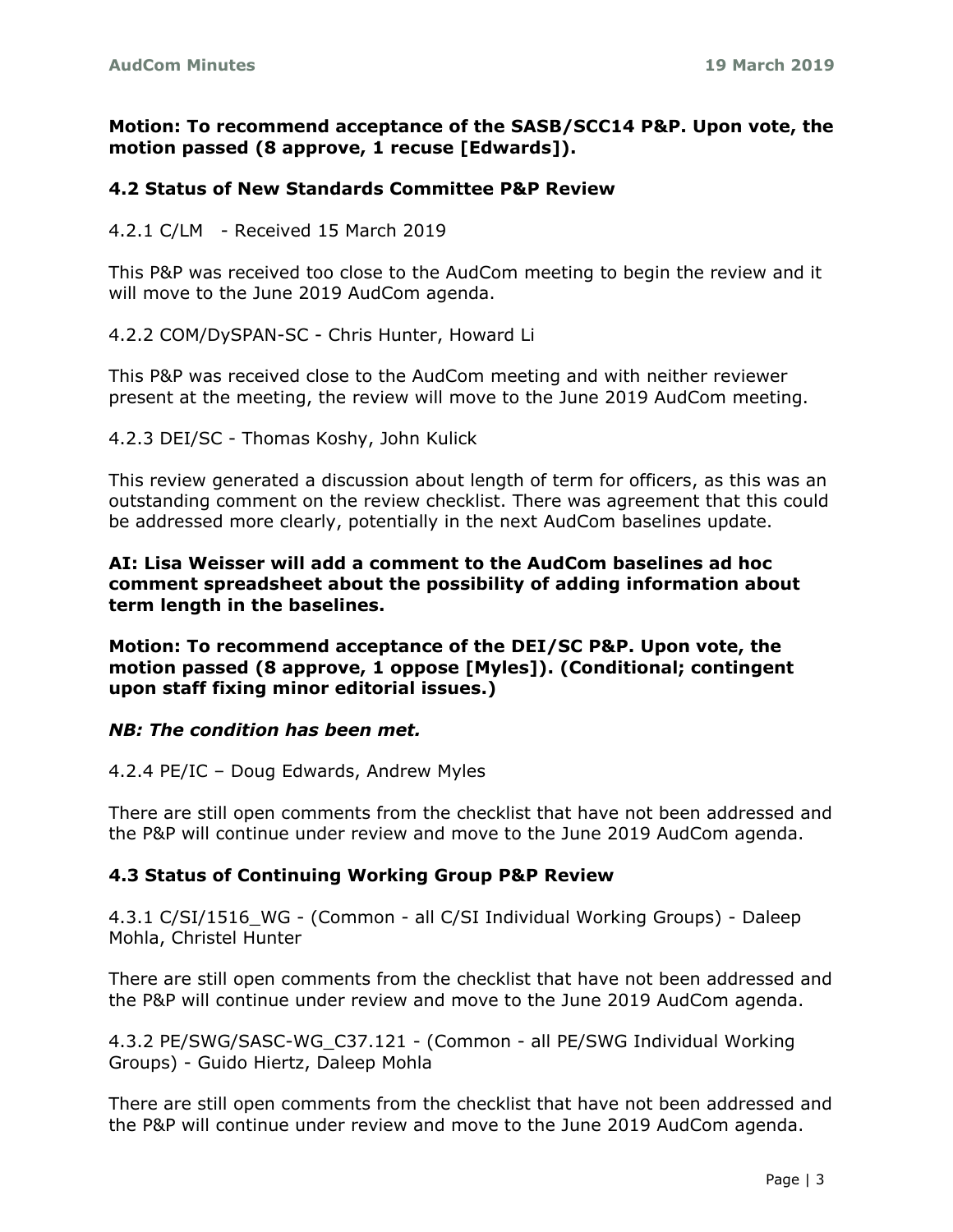4.3.3 RS/SC/Fail-Safe Design - Mehmet Ulema, Thomas Koshy

#### **Motion: To deem without issue the RS/SC/Fail-Safe Design P&P. Upon vote, the motion passed. (Conditional; contingent upon staff fixing minor editorial issues)**

### **NB: The condition has been met.**

4.3.4 SEN/SC/EPS - (Common - all SEN/SC Individual Working Groups) - Daleep Mohla, Phil Winston

### **Motion: To deem without issue the SEN/SC/EPS (Common - all SEN/SC Individual Working Groups) P&P. Upon vote, the motion passed.**

4.3.5 UFFC/UFFC/Rev Std-1193 - Thomas Koshy, Travis Griffith

**Motion: To deem without issue the UFFC/UFFC/Rev Std-1193 P&P. Upon vote, the motion passed.**

## **4.4 Status of New Working Group P&P Review**

4.4.1 C/CPSC/SIS-WG - Phil Winston, Masayuki Ariyoshi

#### **Motion: To deem without issue the C/CPSC/SIS-WG P&P. Upon vote, the motion passed.**

4.4.2 CES/SC/SHS - (Common - all CES/SC, CES/BSC, and CES/VRARSC Entity Working Groups) - Guido Hiertz, Masayuki Ariyoshi

## **Motion: To deem without issue the CES/SC/SHS - (Common - all CES/SC, CES/BSC, and CES/VRARSC Entity Working Groups) P&P. Upon vote, the motion passed.**

4.4.3 IAS/PCI/1814\_WG - (Common - all IAS/PCIC Individual Working Groups) - Phil Winston, Feng Wu

There are still open comments from the checklist that have not been addressed and the P&P will continue under review and move to the June 2019 AudCom agenda.

4.4.4 PE/ESSB/WG\_1679 - Christel Hunter, Kevin Lu

## **Motion: To deem without issue the PE/ESSB/WG\_1679 P&P. Upon vote, the motion passed.**

4.4.5 PE/SUB/WGE9 - Mehmet Ulema, Andrew Myles

**Motion: To deem without issue the PE/SUB/WGE9 P&P. Upon vote, the motion passed. (Conditional; contingent upon staff fixing minor editorial issues.)**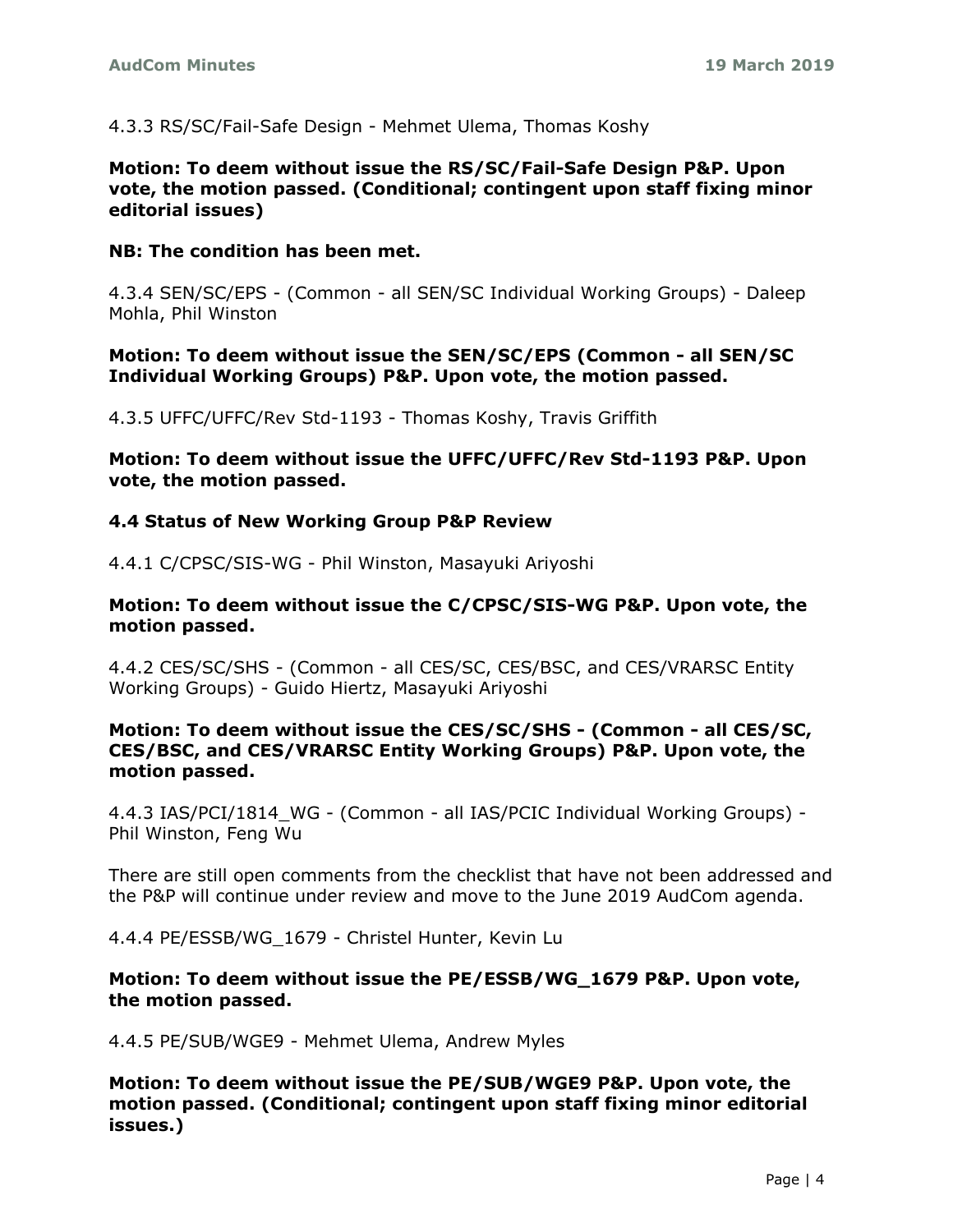## **NB: The condition has been met.**

4.4.6 SASB/SCC31/P1704 - Doug Edwards, Jingyi Zhou

There are still open comments from the checklist that have not been addressed and the P&P will continue under review and move to the June 2019 AudCom agenda.

## **5. OLD BUSINESS**

#### **5.1 Action Item Review - Lisa Weisser**

Lisa Weisser reviewed the action items from prior AudCom meetings:

| <b>Action Item</b>                                                                                                                                                                   | <b>Status</b> | Update                                                                                                      |
|--------------------------------------------------------------------------------------------------------------------------------------------------------------------------------------|---------------|-------------------------------------------------------------------------------------------------------------|
| 1. Matt Ceglia and other staff<br>from OPM will work with<br>Daleep Mohla to help<br>reconcile the differences<br>between TBCC processes and<br>the AudCom baseline<br>requirements. | In Progress   | See agenda item 6.1.                                                                                        |
|                                                                                                                                                                                      |               |                                                                                                             |
| 2. Lisa Weisser will set up a<br>meeting about the<br>SASB/SCC14 review with the<br>reviewers, Peter Balma, and<br>the Program Manager.                                              | Complete      | Meeting was held and checklist<br>notes P&P to be recommended<br>for conditional acceptance.                |
|                                                                                                                                                                                      |               |                                                                                                             |
| 3. Tom Thompson will set up<br>a call about the C/SI P&P<br>review with staff, the<br>reviewers, and the Chair,<br>Katherine Morse.                                                  | Complete      | Call was held, not with<br>reviewers, but information was<br>shared with them. Review is<br>moving forward. |

## **5.2 Update on Outstanding P&Ps - Chair Reilly**

Chair Reilly provided an update on the current status of outstanding Standards Committee and Working Group P&Ps.

#### **5.2.1 Expiring Standards Committee P&Ps**

Chair Reilly noted that reminders have been sent to Standards Committees with P&Ps expiring this year and that AudCom is still waiting to receive eight P&Ps from Standards Committees with active PARs. Two other Standards Committees remain on the list with no active PARs. They will need active P&P if they start projects.

## **5.2.2 Working Group P&Ps Outstanding**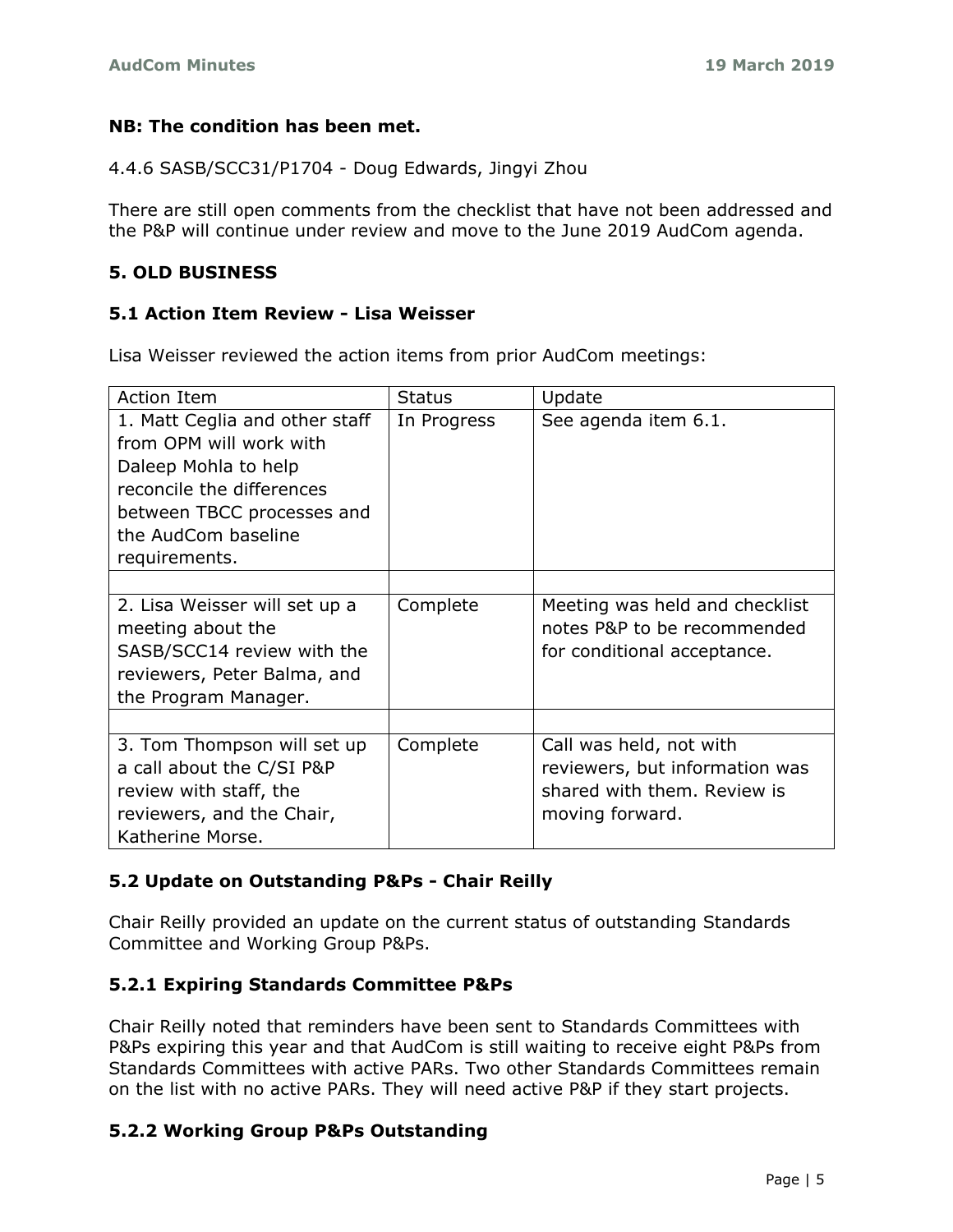Chair Reilly mentioned that gap has been narrowed significantly for outstanding Working Group P&Ps.

*NB: At the time of this writing, only three of the remaining outstanding Working Group P&Ps are from Standards Committees whose Standards Committee P&P were accepted during 2018.*

## **5.3 SASB/SCC18 P&P (SCC Type 1 Baseline) - John Kulick**

John Kulick provided an update on the process that has been taking place to develop the SCC18 P&P. The SASB SCC18 Oversight Committee has been working very closely with SCC18 to get the P&P ready for review by AudCom.

## **5.4 2019 Baseline Ad Hoc Update - Chair Reilly**

Chair Reilly is Chair of the 2019 Baselines ad hoc and she provided an update on its progress. Work is beginning on a list of change items for the baseline compiled during 2018 and 2019. There is a change item spreadsheet in the AudCom area of iMeet Central and additional recommendations for changes are welcome. The aim for the updated baselines is for most Standards Committees to successfully use the baseline and complete the review by AudCom on first submission. The plan is to get the baselines updated before the end of 2019.

In addition to Chair Reilly, the ad hoc members include: Peter Balma, Matt Ceglia, Doug Edwards, Jonathan Goldberg, John Kulick, Howard Li, Daleep Mohla, Dave Ringle, Lisa Weisser, Phil Winston, and Jingyi Zhou.

## **5.5 myProject Updates - Chair Reilly**

Chair Reilly is Chair of the SASB myProject ad hoc and she provided an update on its progress. The ad hoc's purpose is to coordinate and participate in User Acceptance Testing of the myProject redesign for SASB committees and Standards Association balloting. Technical Staff is working with the SASB ad hoc on volunteer training, testing, and the go-live plan. There will be a testing kick-off meeting 2-3 weeks before the test period is scheduled to begin. There are three week-long periods during July and August that are under consideration as potential test weeks. AudCom participants include: Doug Edwards, Daleep Mohla, Annette Reilly, and Jingyi Zhou.

## **5.6 Open Source Ad Hoc Update - Chair Reilly**

Chair Reilly provided an update from the SASB Open Source ad hoc. During a recent meeting held with the Chairs of the SASB standing committees, plans were discussed to create the processes and structures to enable the incorporation of Open Source software into IEEE standards. For AudCom there will be additional updates to the baseline documents which will take place after changes are made in higher level documents.

## **6. NEW BUSINESS**